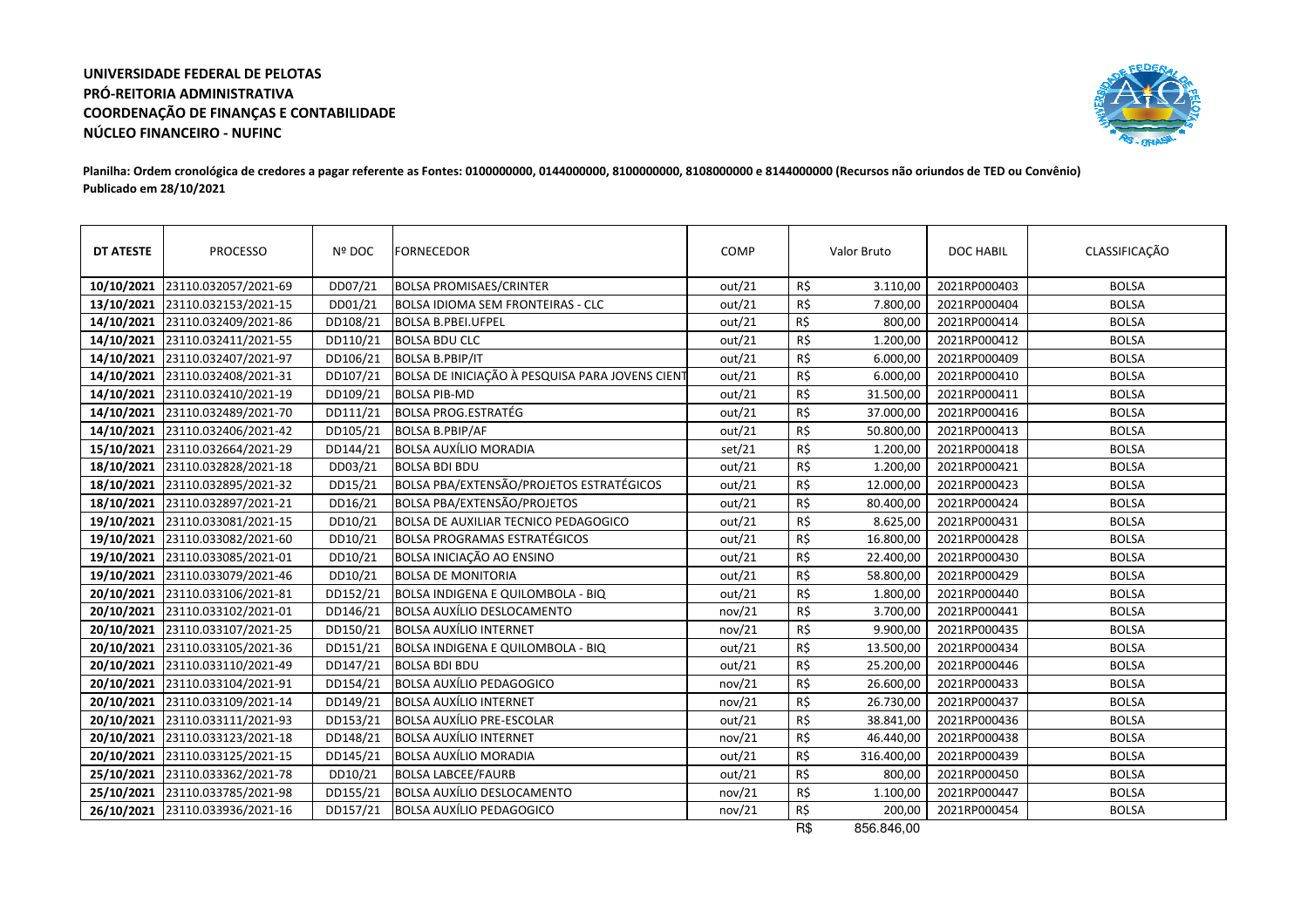| DT ATESTE | <b>PROCESSO</b>                 | <b>Nº DOC</b> | <b>IFORNECEDOR</b>                               | COMP   |     | Valor Bruto | DOC HABIL               | CLASSIFICAÇÃO      |
|-----------|---------------------------------|---------------|--------------------------------------------------|--------|-----|-------------|-------------------------|--------------------|
|           | 25/10/2021 23110.032209/2021-23 |               | 3260/61/62 Nilson Thomaz Sanchotene Junior - EPP | out/21 | R\$ |             | 119.534.33 2021NP002045 | CONTRATO CESSÃO MO |
|           | 26/10/2021 23110.033448/2021-09 | 979           | Iguaçu Desenvolvimento LTDA                      | set/21 | R\$ |             | 39.721.88 2021NP002067  | CONTRATO CESSÃO MO |
|           |                                 |               |                                                  |        | R\$ | 159.256.21  |                         |                    |

| DT ATESTE | <b>PROCESSO</b>                 | <b>Nº DOC</b> | FORNECEDOR          | <b>COMP</b> |     | Valor Bruto | <b>DOC HABIL</b> | CLASSIFICAÇÃO                   |
|-----------|---------------------------------|---------------|---------------------|-------------|-----|-------------|------------------|---------------------------------|
|           | 21/10/2021 23110.033321/2021-81 | ∠∠            | REFEIÇÕES NORTE SUL | set/21      | R\$ | 105.129,91  | 2021NP002034     | <b>CONTRATO OUTROS CREDORES</b> |
|           |                                 |               |                     |             | R\$ | 105.129.91  |                  |                                 |

| DT ATESTE | <b>PROCESSO</b>                 | Nº DOC | FORNECEDOR                     | COMP   |     | Valor Bruto | <b>DOC HABIL</b> | CLASSIFICAÇÃO                           |
|-----------|---------------------------------|--------|--------------------------------|--------|-----|-------------|------------------|-----------------------------------------|
|           | 26/10/2021 23110.031189/2021-73 | 60660  | Zona Sul Telecom. Eireli - EPP | set/21 | R\$ | 5.901.54    |                  | 2021NP002051 CONTRATO PEQUENOS CREDORES |
|           |                                 |        |                                |        | R\$ | 5.901,54    |                  |                                         |

| <b>DT ATESTE</b> | <b>PROCESSO</b>                 | Nº DOC  | FORNECEDOR                                 | <b>COMP</b> |     | Valor Bruto | DOC HABIL    | CLASSIFICAÇÃO |
|------------------|---------------------------------|---------|--------------------------------------------|-------------|-----|-------------|--------------|---------------|
|                  | 18/10/2021 23110.032859/2021-79 | out/21  | Incorporadora e Construtora JG LTDA        | out/21      |     | 101.670,00  | 2021RP000420 | LOCACÃO       |
|                  | 25/10/2021 23110.033699/2021-85 | 57/2021 | Associação Beneficente Luterana de Pelotas | set/21      | R\$ | 4.800.00    | 2021RP000456 | LOCACÃO       |
|                  |                                 |         |                                            |             | R\$ | 106.470.00  |              |               |

| DT ATESTE | <b>PROCESSO</b>                 | Nº DOC | FORNECEDOR             | COMP   |     | Valor Bruto | <b>DOC HABIL</b> | CLASSIFICAÇÃO |
|-----------|---------------------------------|--------|------------------------|--------|-----|-------------|------------------|---------------|
|           | 27/10/2021 23110.033666/2021-35 | 318    | <b>MARQUES IMOVEIS</b> | out/21 |     | 87.236,65   | 2021NP002068     | <b>OBRA</b>   |
|           |                                 |        |                        |        | R\$ | 87.236,65   |                  |               |

| DT ATESTE | <b>PROCESSO</b>                 | Nº DOC  | <b>FORNECEDOR</b>                                  | <b>COMP</b> | Valor Bruto     | DOC HABIL    | CLASSIFICAÇÃO     |
|-----------|---------------------------------|---------|----------------------------------------------------|-------------|-----------------|--------------|-------------------|
|           |                                 |         |                                                    |             |                 |              |                   |
|           | 05/10/2021 23110.031012/2021-77 | 99      | EDUARDO GHIGGI MEDICO VETERINÁRIO LTDA             | set/21      | -RS<br>600.00   | 2021NP002037 | PEQUENOS CREDORES |
|           | 14/10/2021 23110.032500/2021-00 | 216/505 | <b>POMPÉIA COMÉRCIO VAREJISTA DE TINTAS EIRELI</b> | mai/20      | R\$<br>1.956.57 | 2021NP002063 | PEQUENOS CREDORES |
|           |                                 |         |                                                    |             |                 |              |                   |

23110.032532/2021-05 <sup>223</sup> POMPÉIA COMÉRCIO VAREJISTA DE TINTAS EIRELI mai/20 R\$ 1.707,38 2021NP002064 PEQUENOS CREDORES